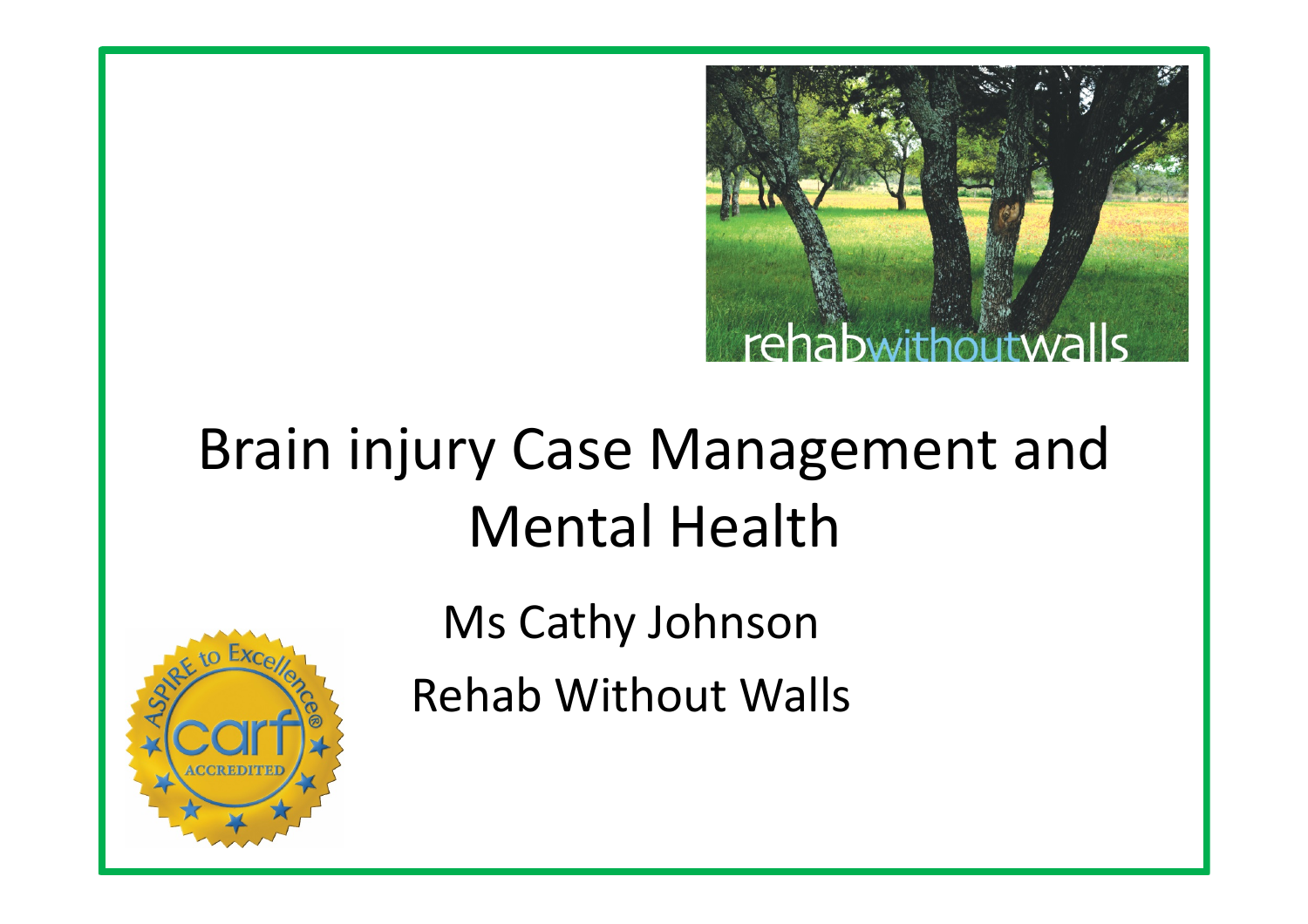# **Rehab Without Walls**

- Established 1995
- Has 17 case managers working across the UK
- Currently managing approximately 200 cases
- Provides brain injury case management to catastrophic and clinical negligence cases but has a number of spinal injury and other catastrophic injury cases
- Provides expert care/case management reports and neuropsychological reports
- Became CARF accredited in October 2009 and has just been surveyed for the 4<sup>th</sup> time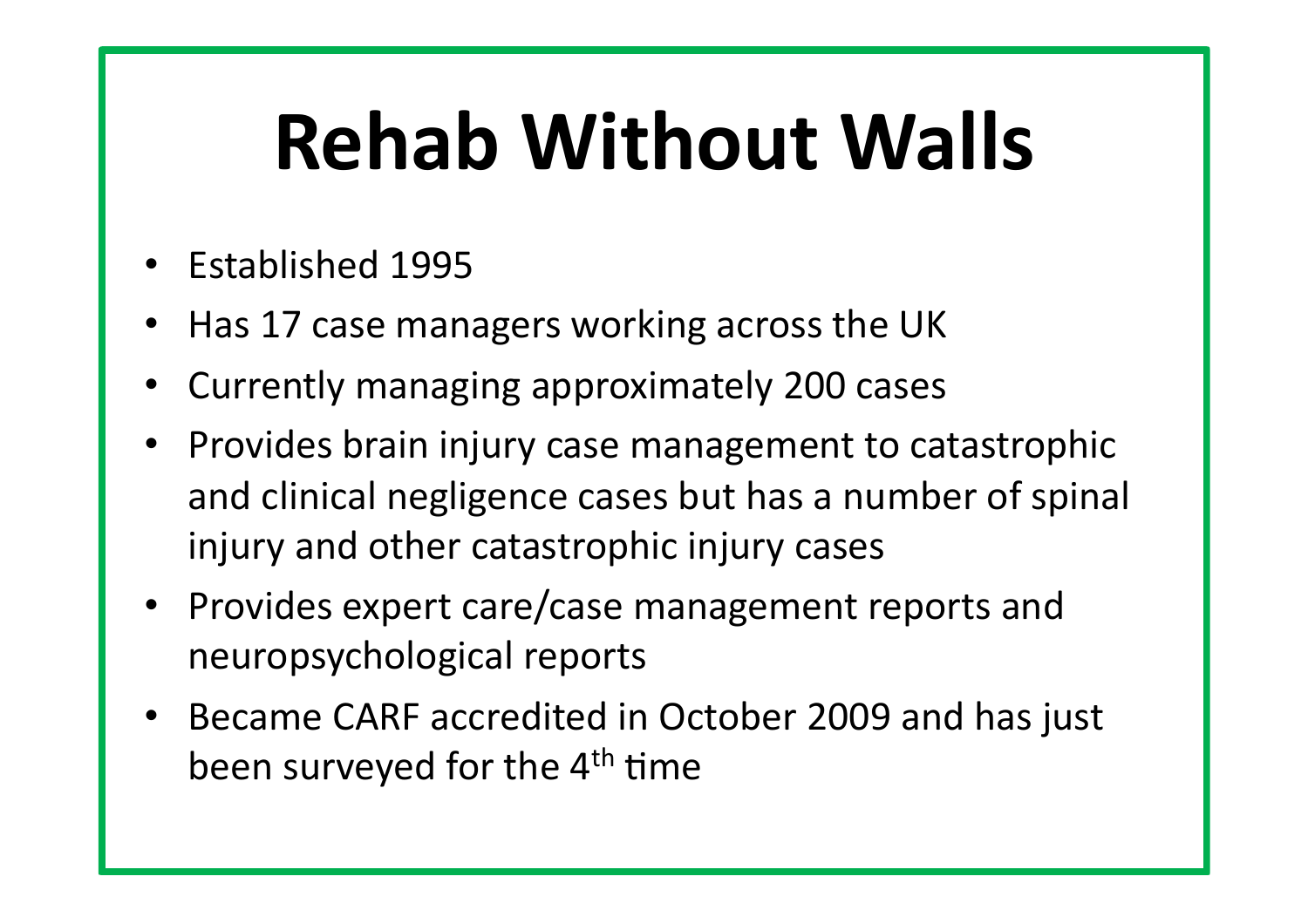# **Cathy Johnson**

- Qualified as a social worker in 1975
- Has worked in Brain Injury since 1984
- Has worked in acute neurosurgical units, rehabilitation and mental health
- Set up Rehab Without Walls with Neil Brooks
- Founder member of BABICM and CMSUK
- Chair of BABICM 2007-2010
- Currently managing RWW and still part of BABICM managing council.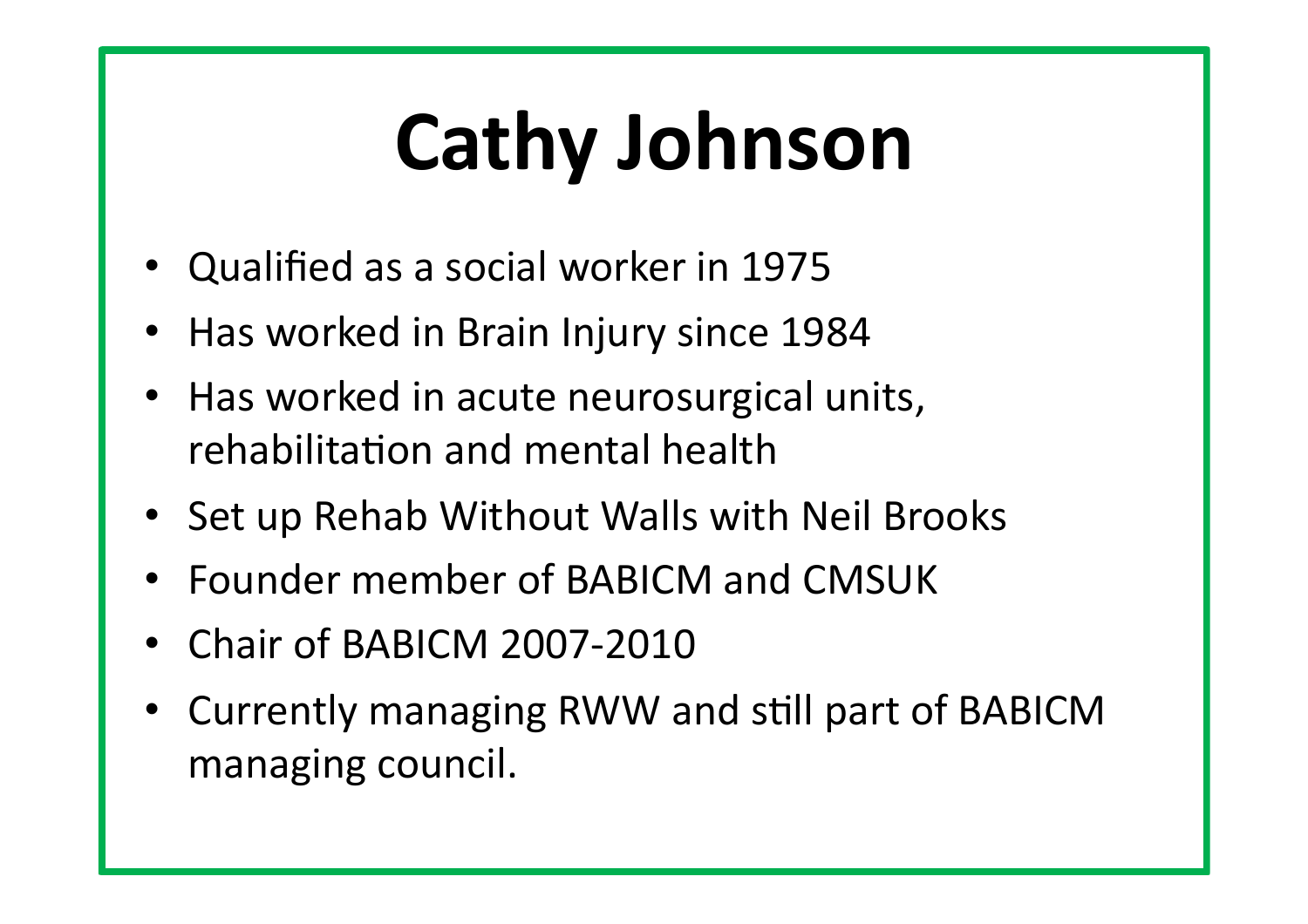### **My Experience**

- We're now dealing with more complex problems than ever before
- We not only see dual diagnosis of brain injury and mental health, but often triple – learning disability, and quadruple diagnosis  $$ substance abuse.
- Women are catching up to men in the numbers who have a head injury and in triple and quadruple diagnosis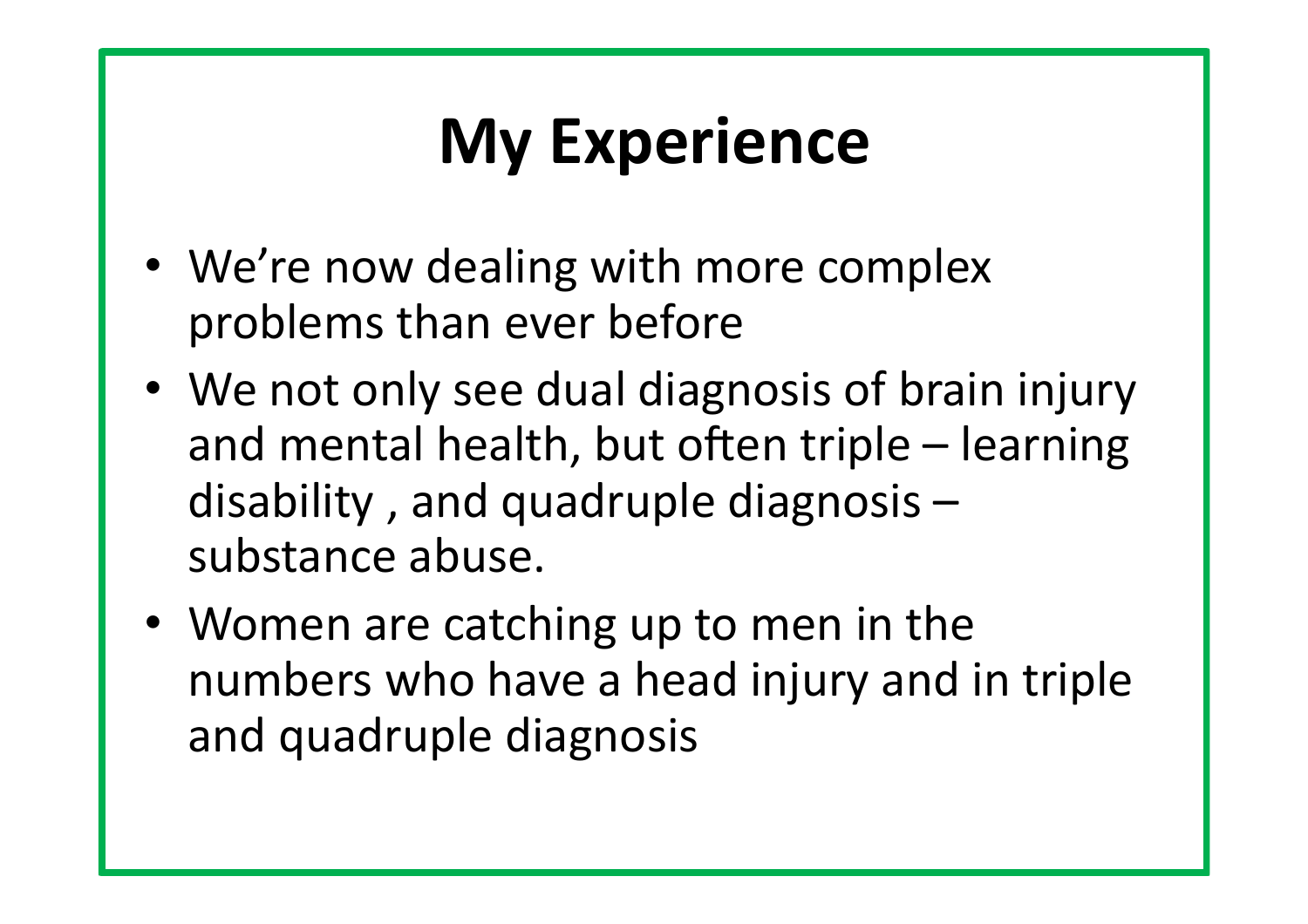#### **Some questions? Which I may not be able to answer!**

- Can mental health problems lead to brain injury?
- Does brain injury predispose people to mental health problems?
- How do we assess and manage clients who have a double diagnosis?
- Is there a need for specialist case management in these cases?
- Is this a wider issue?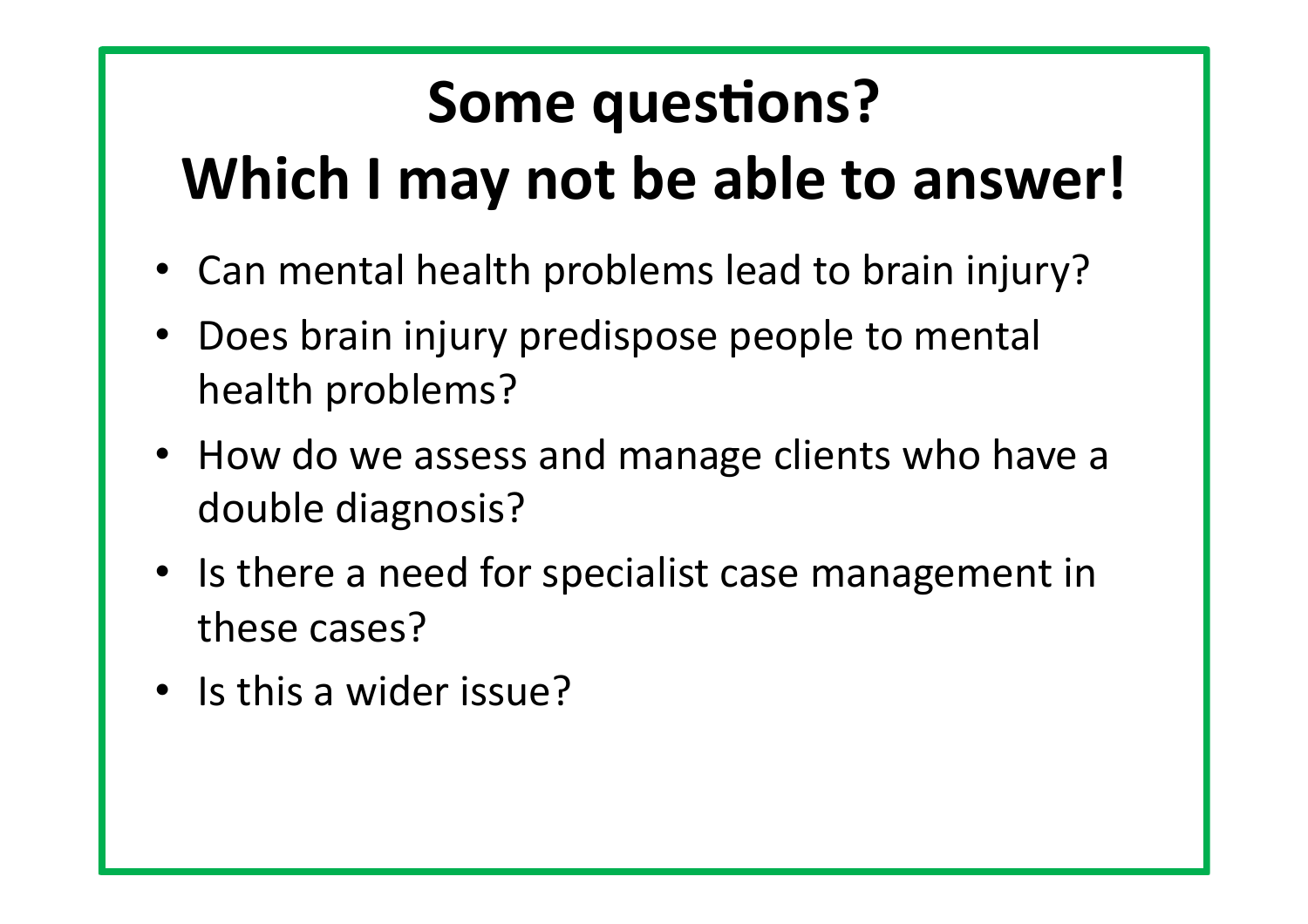#### **Wider Issues**?

- ABI affects not only the injured person but their network of family, friends and work colleagues
- Every professional involved in brain injury should be mindful of potential mental health problems,
- Know how to recognise them
- And know how to find support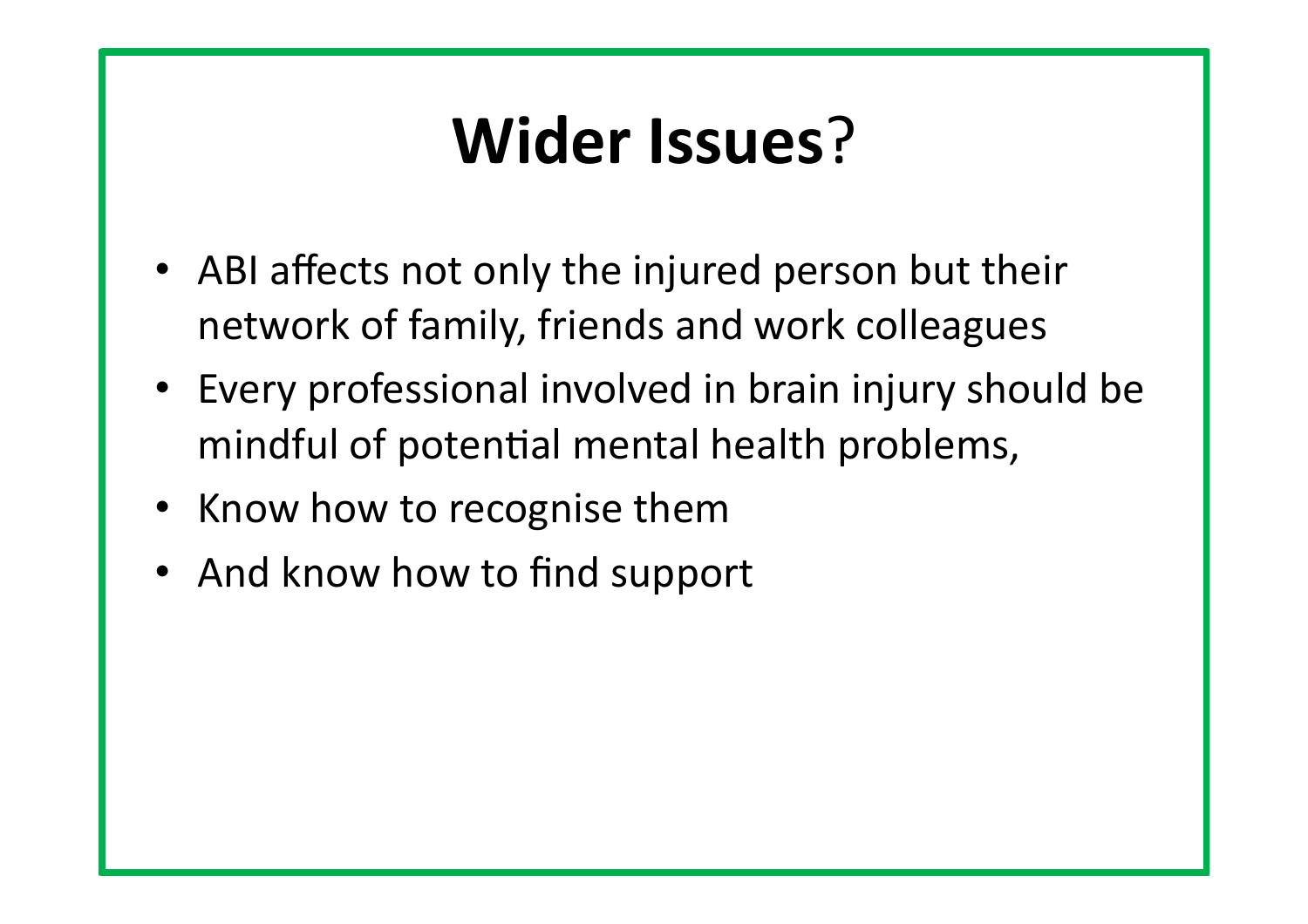### **My Experience**

Some personality traits such as impulsivity or violence can lead to a higher risk of Brain injury

- Risk taking or impulsive behaviour can increase the risk of falls or RTAs  $-$  running across rooftops or driving at speed to avoid the police
- using violence to resolve conflict increases the risk of brain injury - people get injured in fights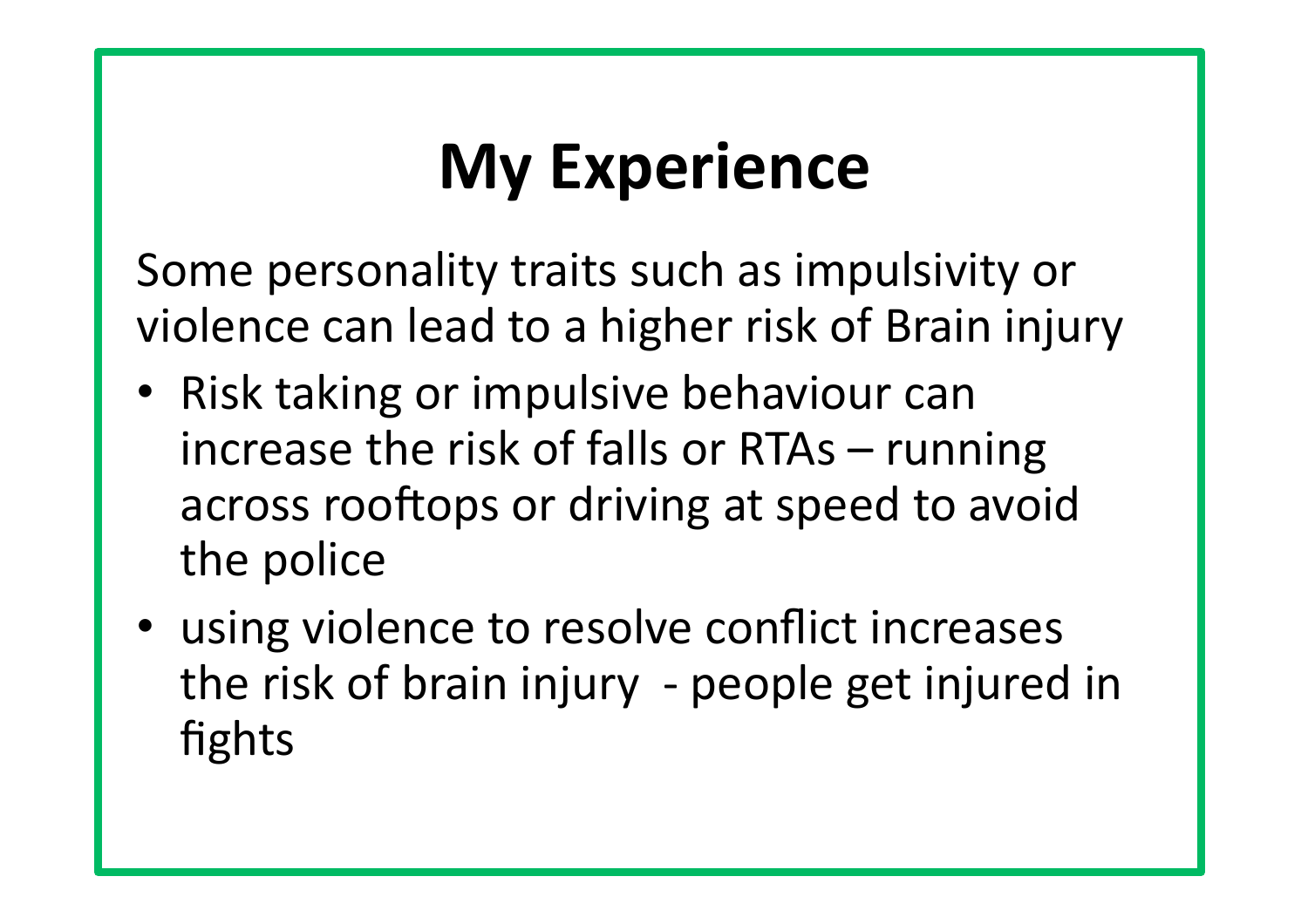### **My experience**

Brain injury can result from attempted suicide related to depression or psychosis

- Even when in hospital for treatment jumping out of a  $4<sup>th</sup>$  floor window
- Taking an overdose
- Getting out of a bus in the fast lane of the motorway!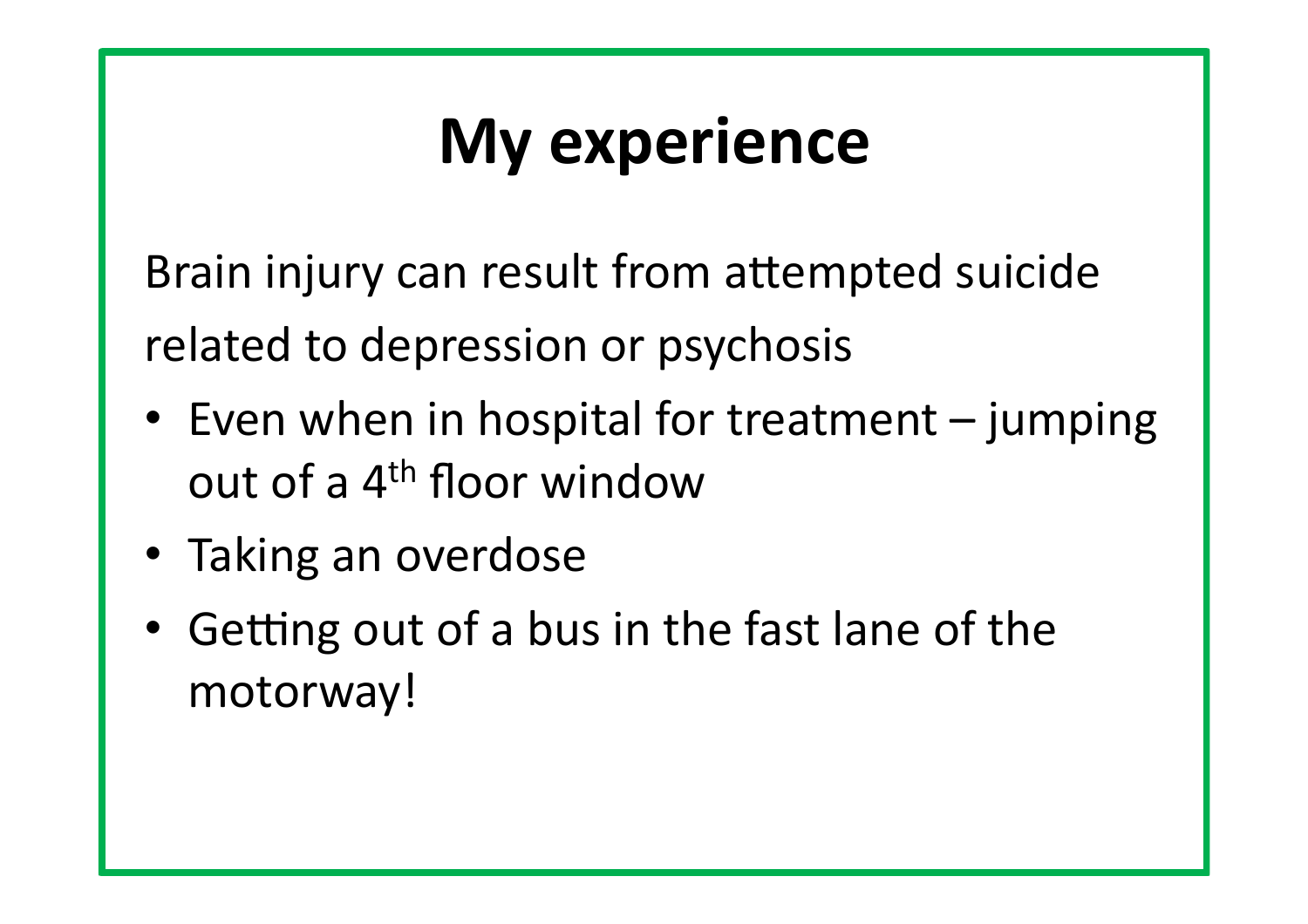#### **Substance Abuse**

- Unintentional overdose
- Effects of substances on brain eg alcohol abuse (Korsakoff's syndrome)
- Possibility of stroke
- Risk taking behaviour under influence of substances eg drunk driving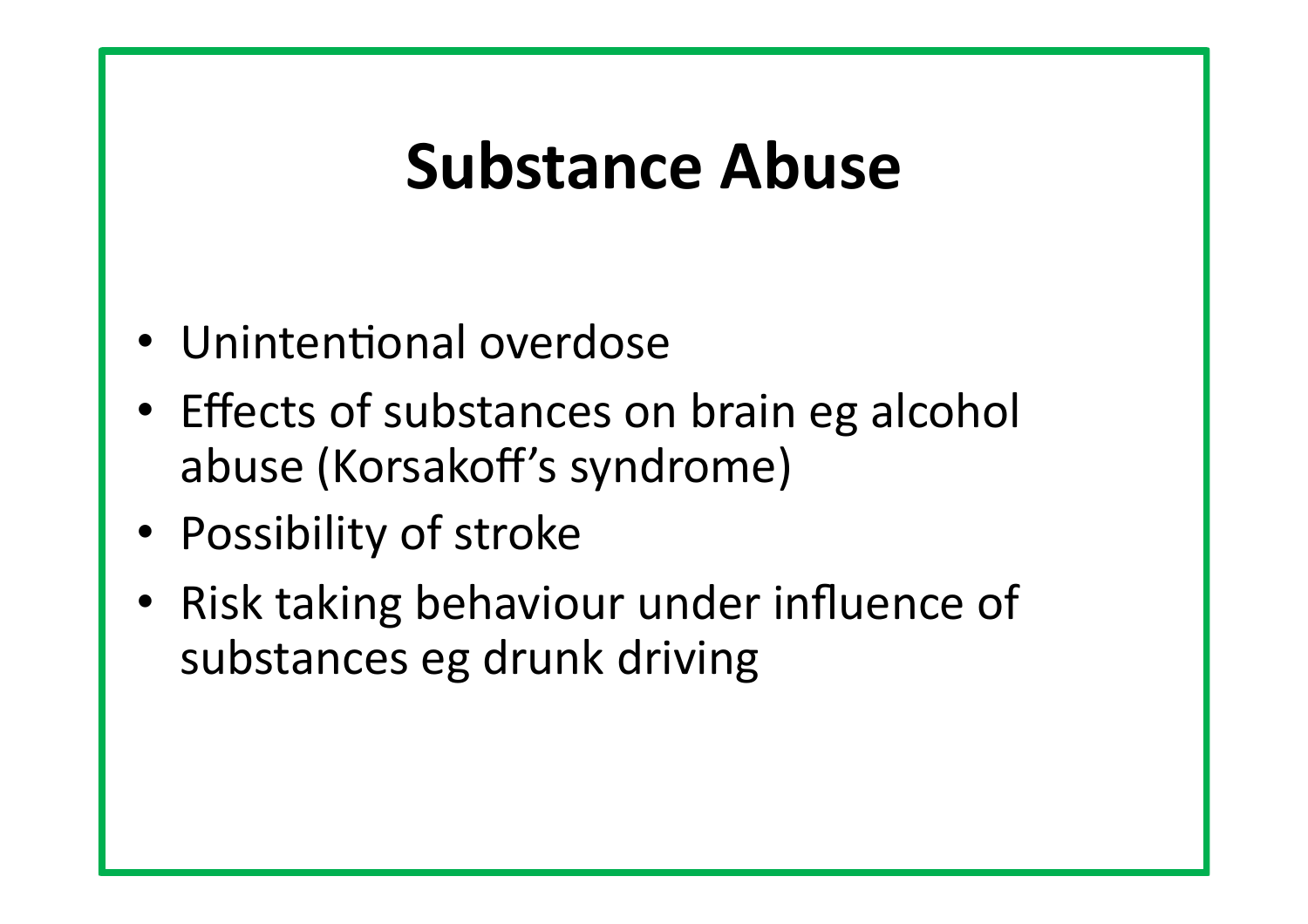# **Post Brain Injury**

#### **Depression**

- Most frequently reported with rates of 40 -60% experiencing depression post injury (I suspect that it's higher than this)
- Can be related to lifestyle changes such as loss of job, relationships, family
- Can happen at any time following an injury (related to increasing insight?)
- Grieving for loss of self and loss of future
- Leads to poorer health outcomes and reported problems of increased psychological distress, cognitive problems, especially memory problems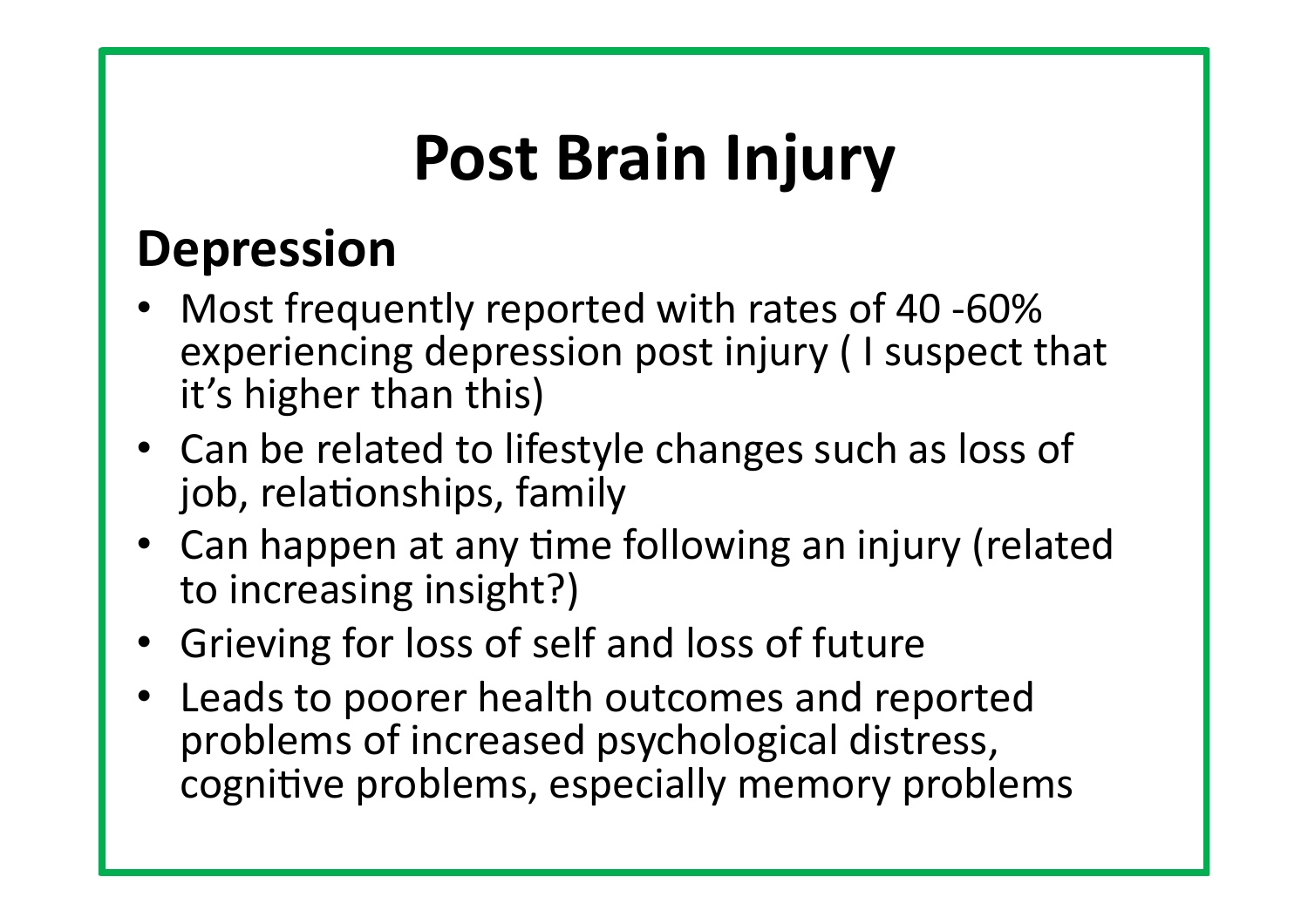# **Post Brain Injury**

#### **Anxiety**

- Commonly seen where people have PTSD, OCD, panic attacks, agoraphobia
- Usually seen where there is another disorder egota depression
- Can have a significant impact on the success of rehabilitation because it limits participation in activities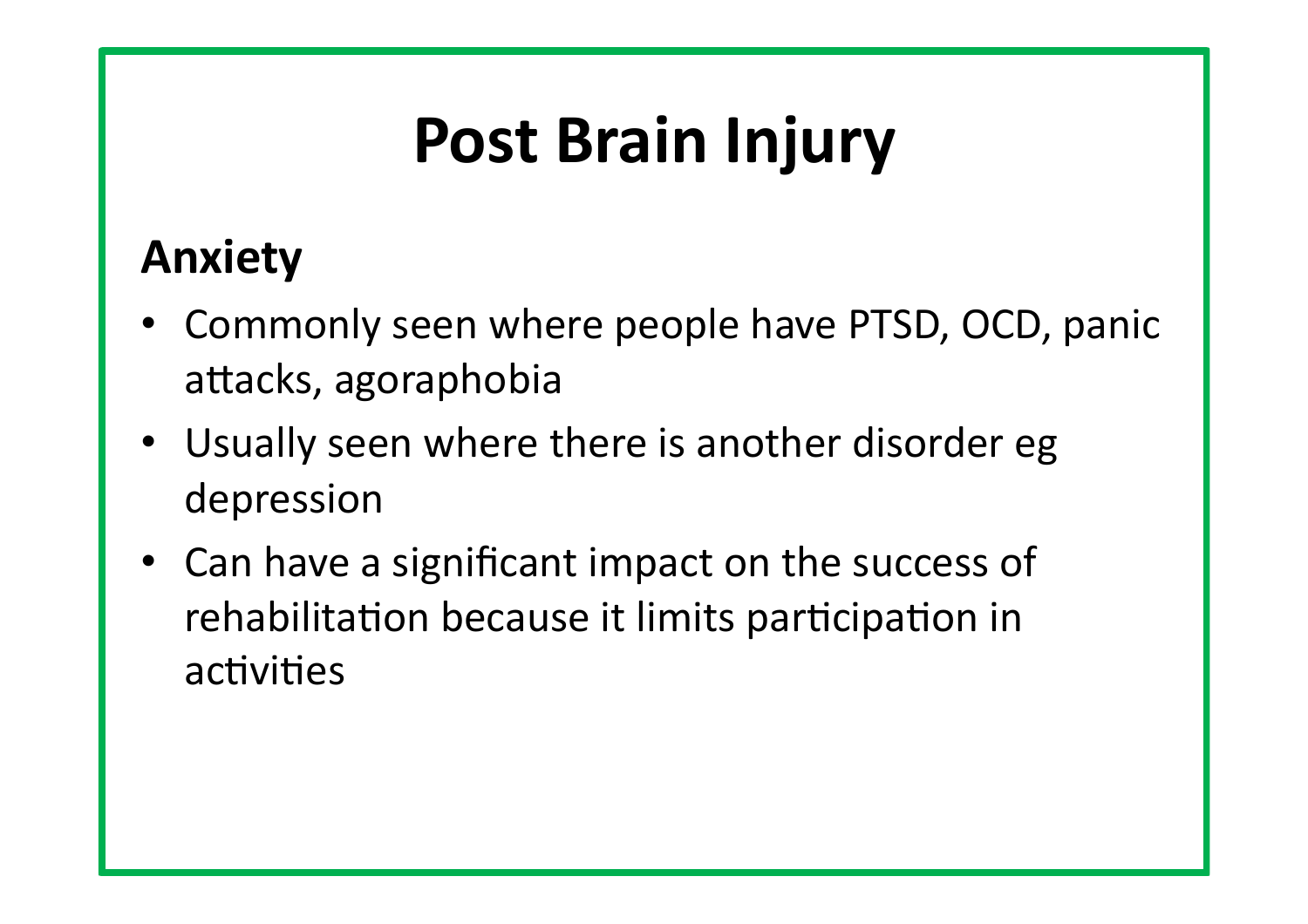## **Signs to look out for:**

- 1. Decline in ability to:
	- $-$  Perform everyday tasks
	- $-$  Cope with day to day life
- 2. Increase in behavioural issues eg anger, irritability
- 3. Exaggeration of the effects of brain injury
- 4. Reduced confidence
- 5. Social isolation or withdrawal
- 6. Poor sleep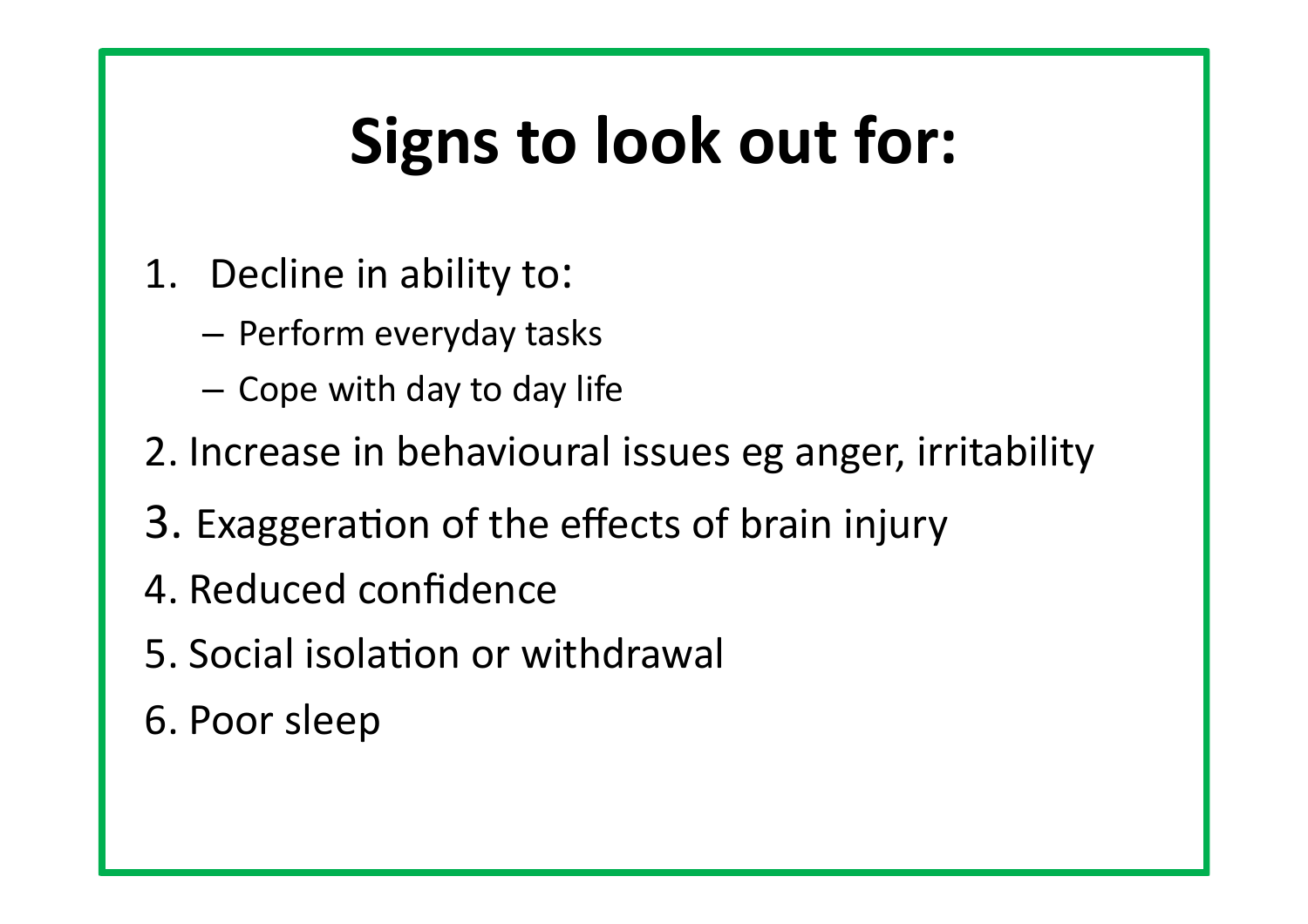### **Other disorders – my experience**

**Bipolar and Psychosis** 

• I see more people who have a pre existing illness than those who have developed such an illness after a brain injury

#### Personality disorders

• Sometimes it feels as if all of my clients have personality disorders at some level

Similarly a high proportion of RWW clients are involved in substance abuse at some level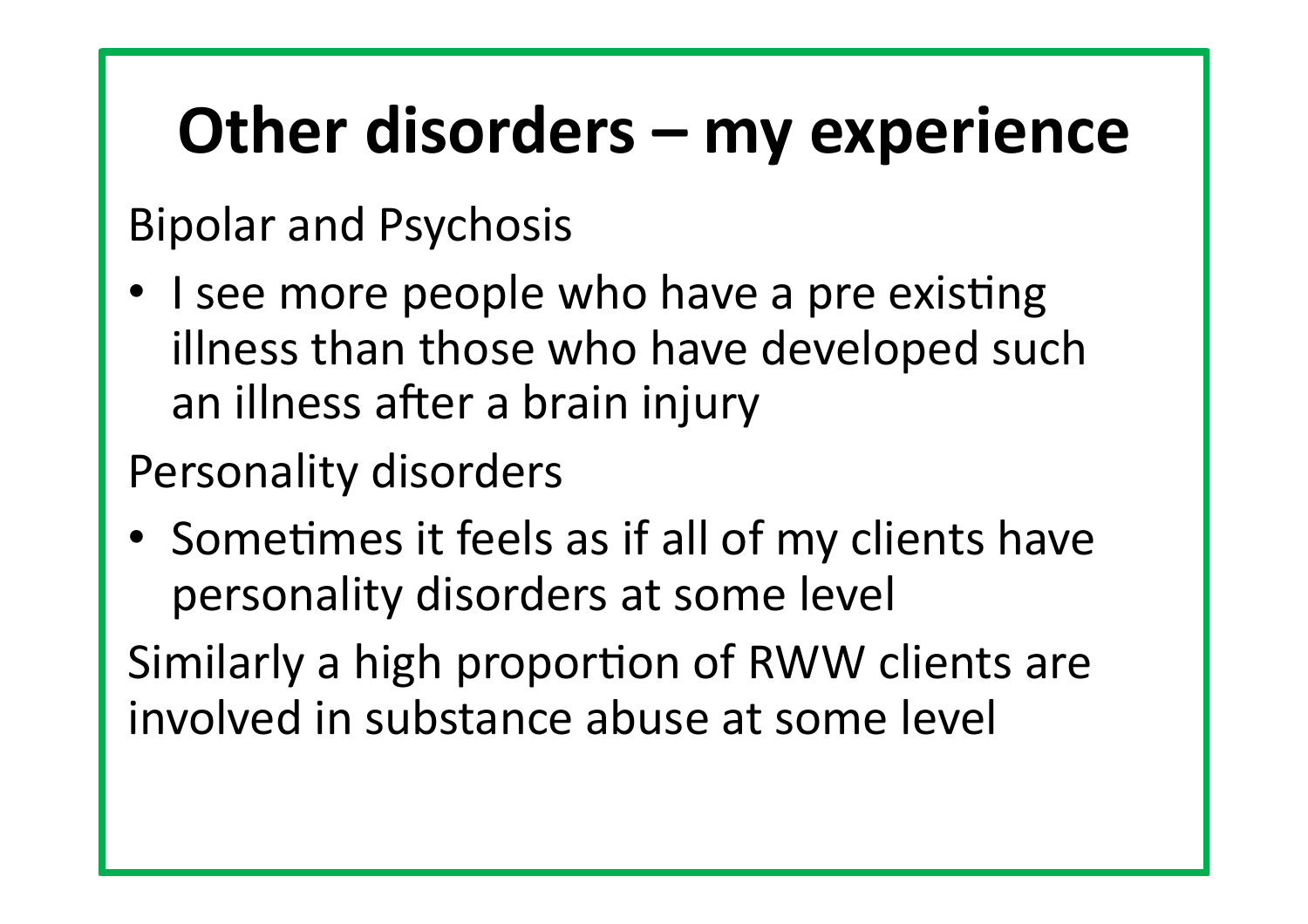#### Assessment and Management – for **case managers**

- Get a neuropsychological assessment which should include pre injury mental health and any post injury problems
- Be aware that there is a risk of mental health problems post injury
- Be aware of the common symptoms of ABI and mental health problems eg memory, attention and concentration, fatigue, lack of initiation and drive, problems multitasking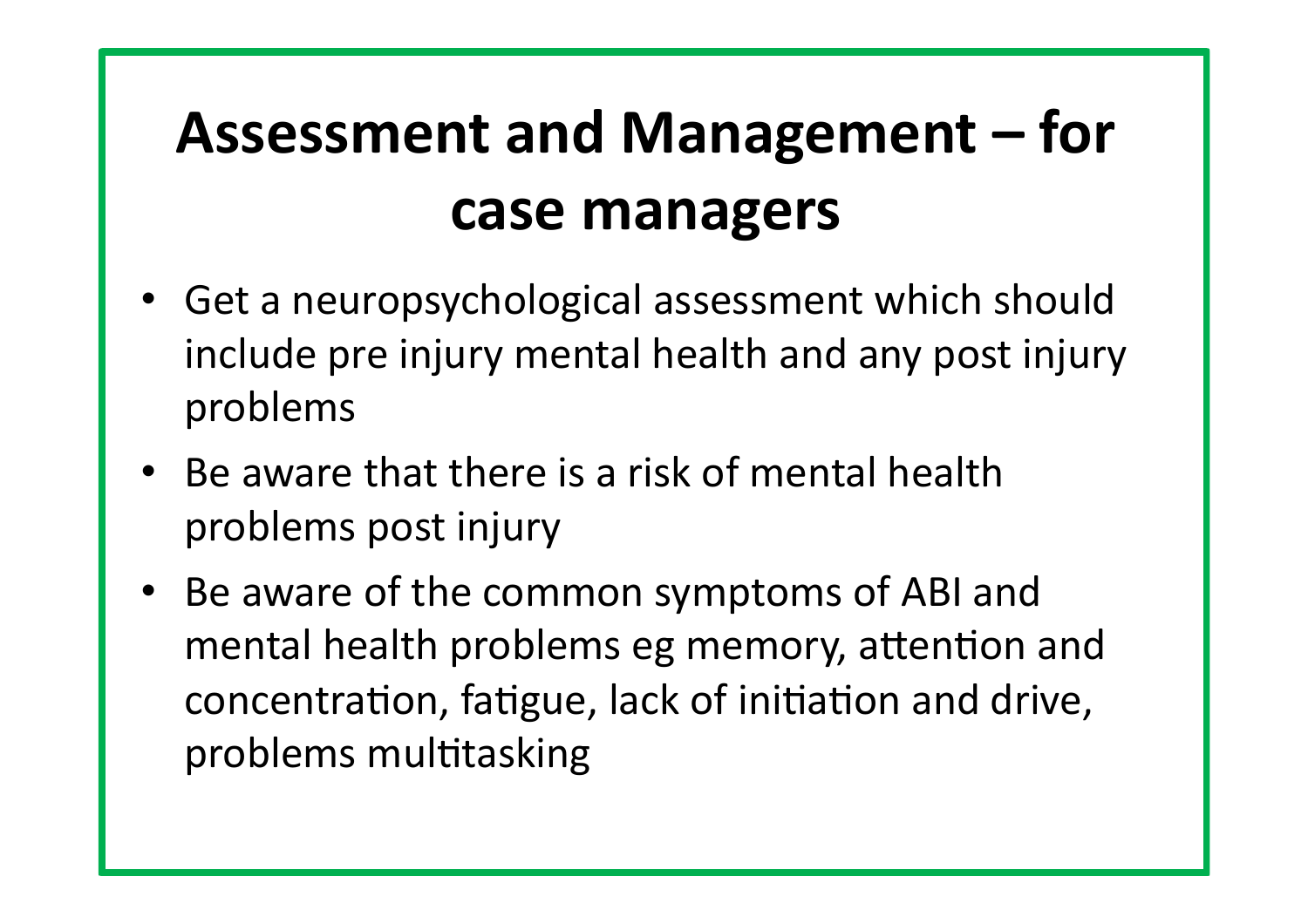#### Assessment and management – for **case managers**

- Involve a neuropsychiatrist to provide a definitive diagnosis and to guide treatment  $-$  and if necessary prescribe medication
- Use the neuropsychiatrist to work out the pre injury, injury and post injury factors which are causing symptomatology and use that to decide:
- $\circ$  What you can treat?
- $\circ$  What you need to manage?
- $\circ$  And what can go on the back burner/ that you can't influence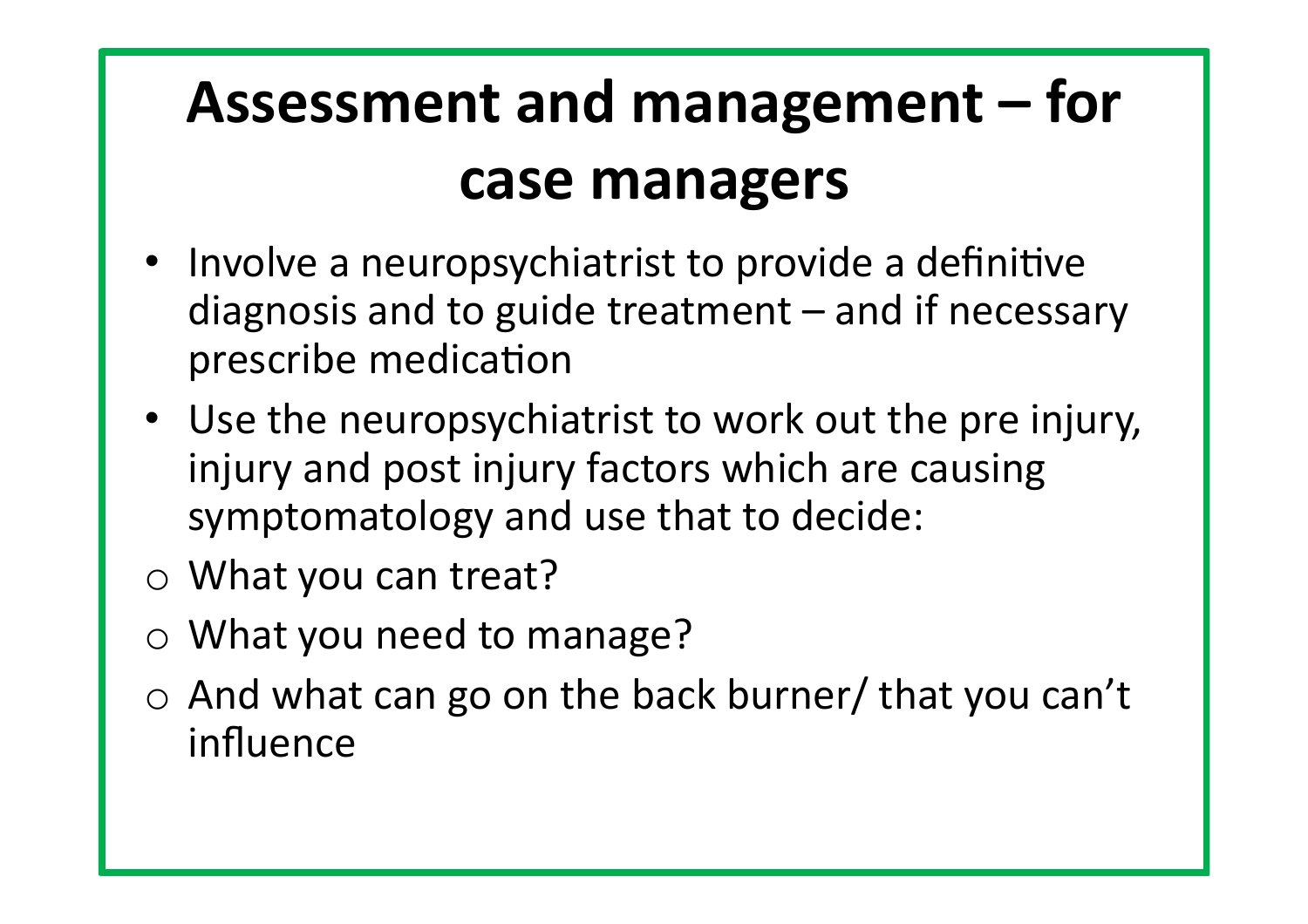#### Assessment and management – for **case managers**

- Identify risks and prepare a risk assessment plan
- Refer to statutory services when necessary eg CAHMS for children and young people
- Identify the overarching problem and refer to appropriate services – brain injury and mental health are rarely treated together
- Provide education and support for those services if necessary
- Keep monitoring and assessing to ensure that your intervention remains appropriate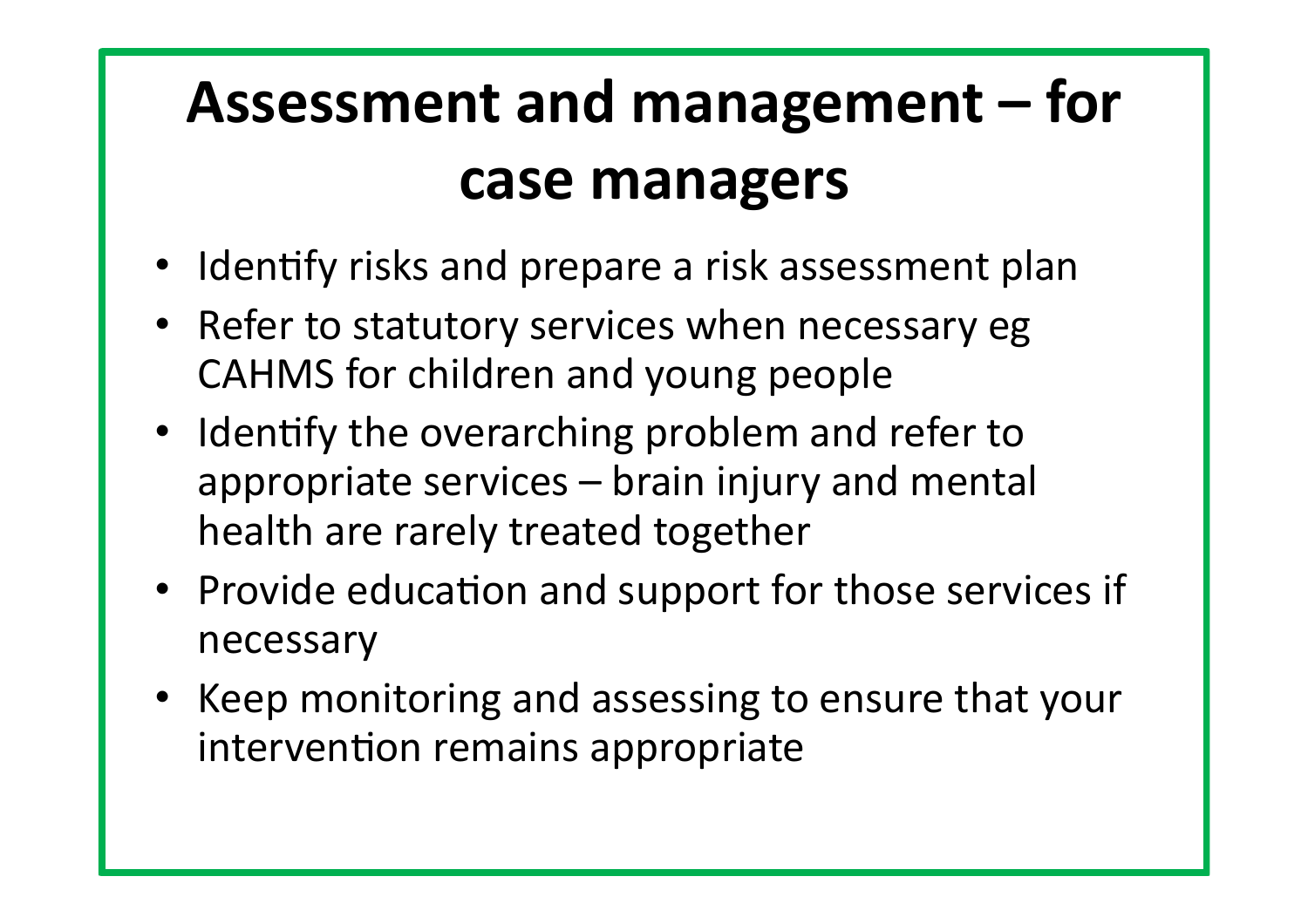#### **Assessment and management general**

- If no case manager is involved get a referral to the local IAPT (Improving Access to Psychological treatment)
- Get involved in activities on a regular basis  $-1$  try to encourage my clients to do something regularly at least once a week
- To set small steps but build up activities
- Set goals which are achievable and rewards for achieving goals
- Have a weekly diary of activities so that there is something to look forward to every day.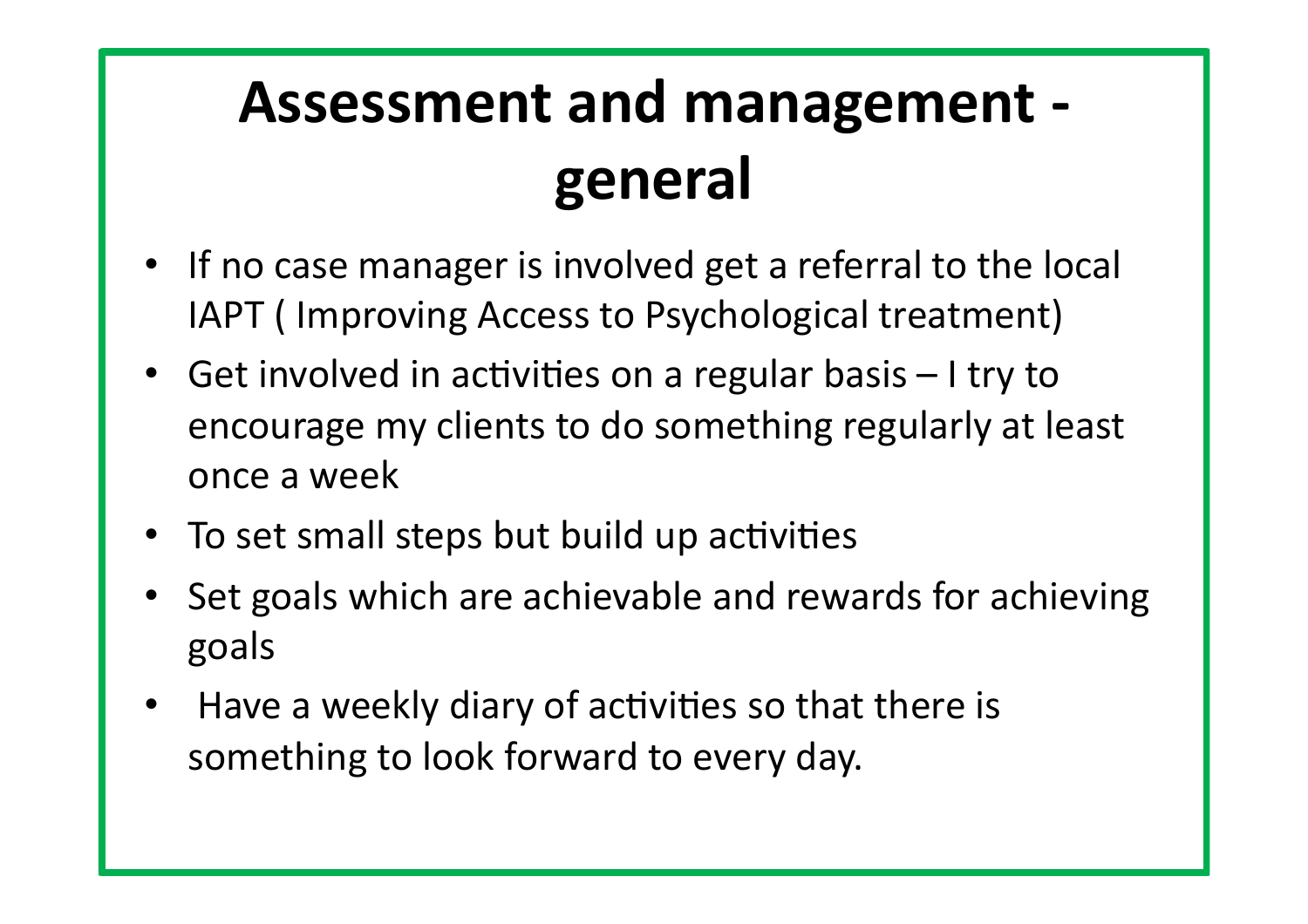#### **Families and carers**

- Mental health problems aren't limited to the injured person - family members also struggle to cope with changes following brain injury
- Psychological support and education may help
- Important for all professionals to be able to recognise signs of stress, low mood, depression, anxiety in family carers
- Consider respite care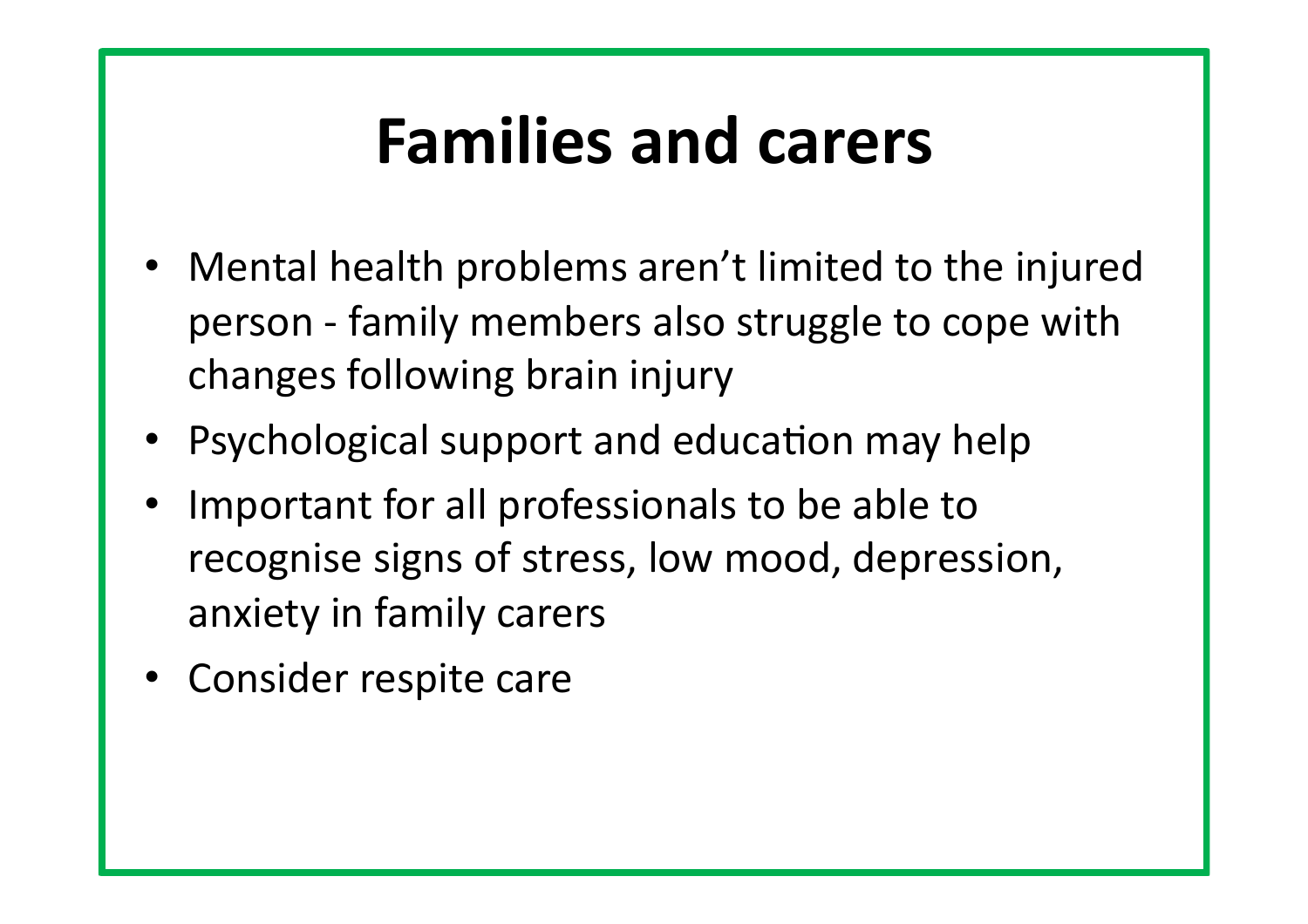### **Specialist Case Managers?**

- There are case managers who have dual training
- More training and supervision is needed to develop expertise in case management
- Some are managing dual/triple diagnosis without the necessary training and support
- But with support/supervision from a more experienced case manager they should be able to provide appropriate input.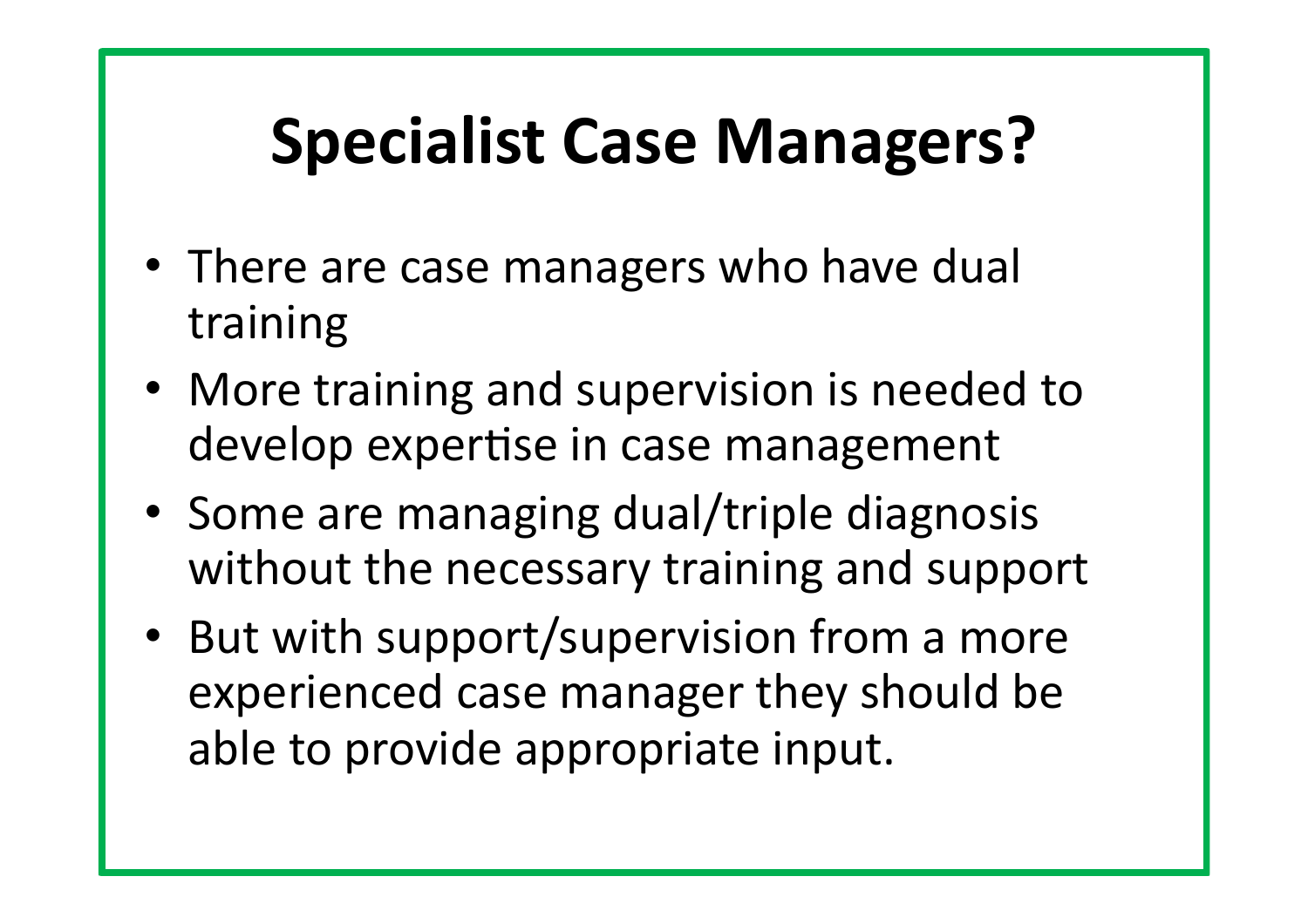# **Some Final Thoughts!**

We need:

- Training on dual diagnosis in the statutory and independent sectors
- More neuropsychiatrists
- Crisis teams trained in dual diagnosis
- More training for case managers both in brain injury and in mental health
- Increased awareness of brain injury in the criminal justice system